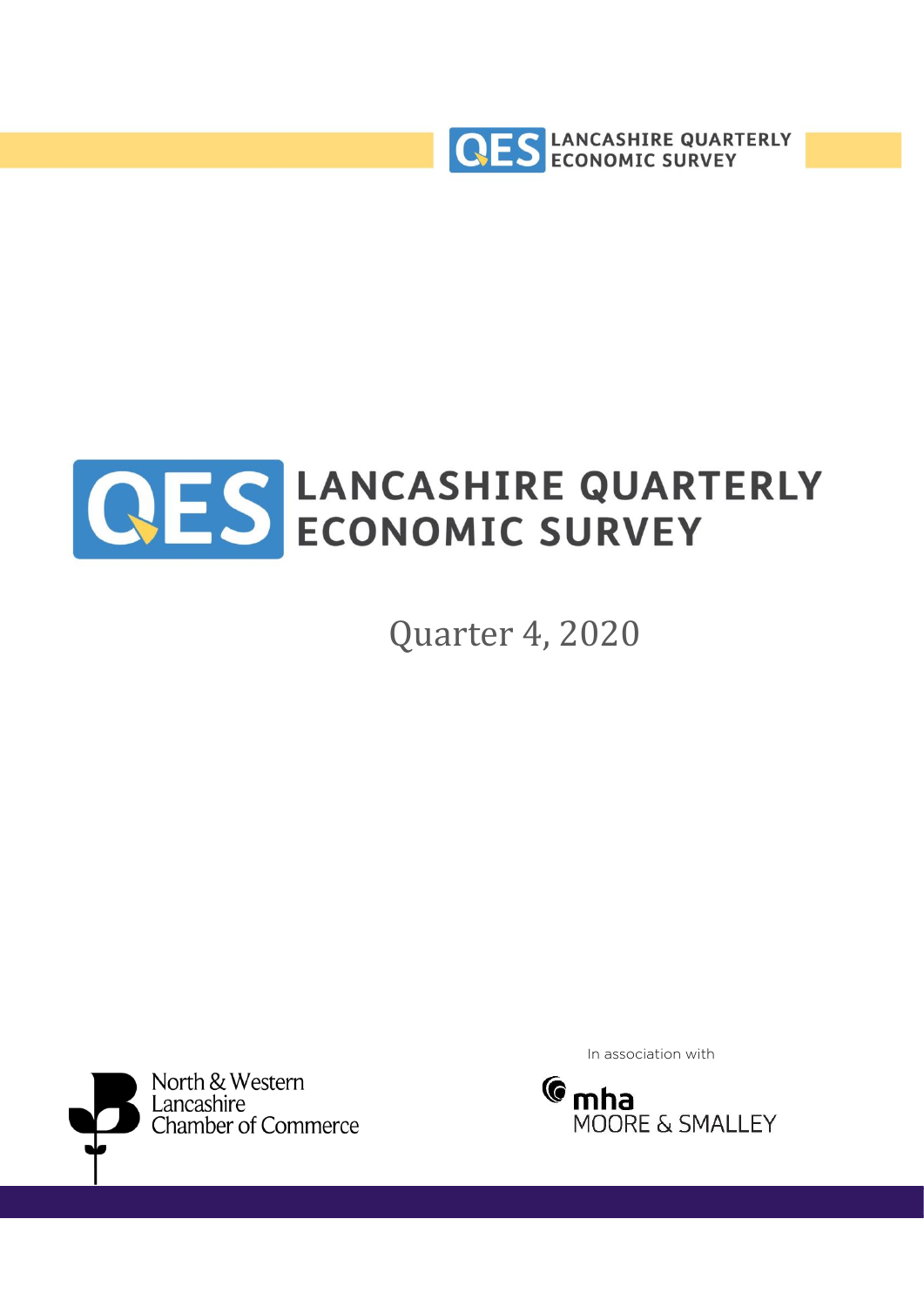| <b>SECTION</b>                   | <b>PAGE</b> |
|----------------------------------|-------------|
| Summary                          | 3           |
| <b>Domestic Market</b>           | 4           |
| <b>Export Market</b>             | 4           |
| Employment                       | 4           |
| Recruitment                      | 5           |
| <b>Business Confidence</b>       | 5           |
| Investment Intentions            | 6           |
| Prices                           | 6           |
| <b>External Factors</b>          | 7           |
| <b>Quarterly Balance Changes</b> | 8           |

## **About this Quarter's Survey**

The Q4 2020 Survey was conducted by the North & Western Lancashire Chamber of Commerce; Chamber of Commerce East Lancashire; and Lancaster & District Chamber in conjunction with MHA Moore & Smalley Chartered Accountants and Business Advisors.

- The survey collection period was from  $2^{nd}$  November to  $23^{rd}$  November 2020.
- Responses were received from 137 companies across Lancashire employing 5,232 people.
- From the manufacturing sector, 33 business (24%) employing 2,576 people responded to the survey.
- From the service sector, 104 businesses (76%) employing 2,656 people responded to the survey.
- 71 companies (52%) were involved in exports.

#### **METHODOLOGY:**

QES results are generally presented as balance figures - the percentage of firms that reported an increase minus the percentage that reported a decrease. If the figure is a plus it indicates expansion of activity and if the figure is a minus it indicates contraction of activity. A figure above 0 indicates growth, while a figure below 0 indicates contraction.

For example, if 50% of firms told us their sales grew and 18% said they decreased the balance for the quarter would be +32% (an expansion).

If 32% told us their sales grew and 33% said they fell the balance would be -1% (a contraction).





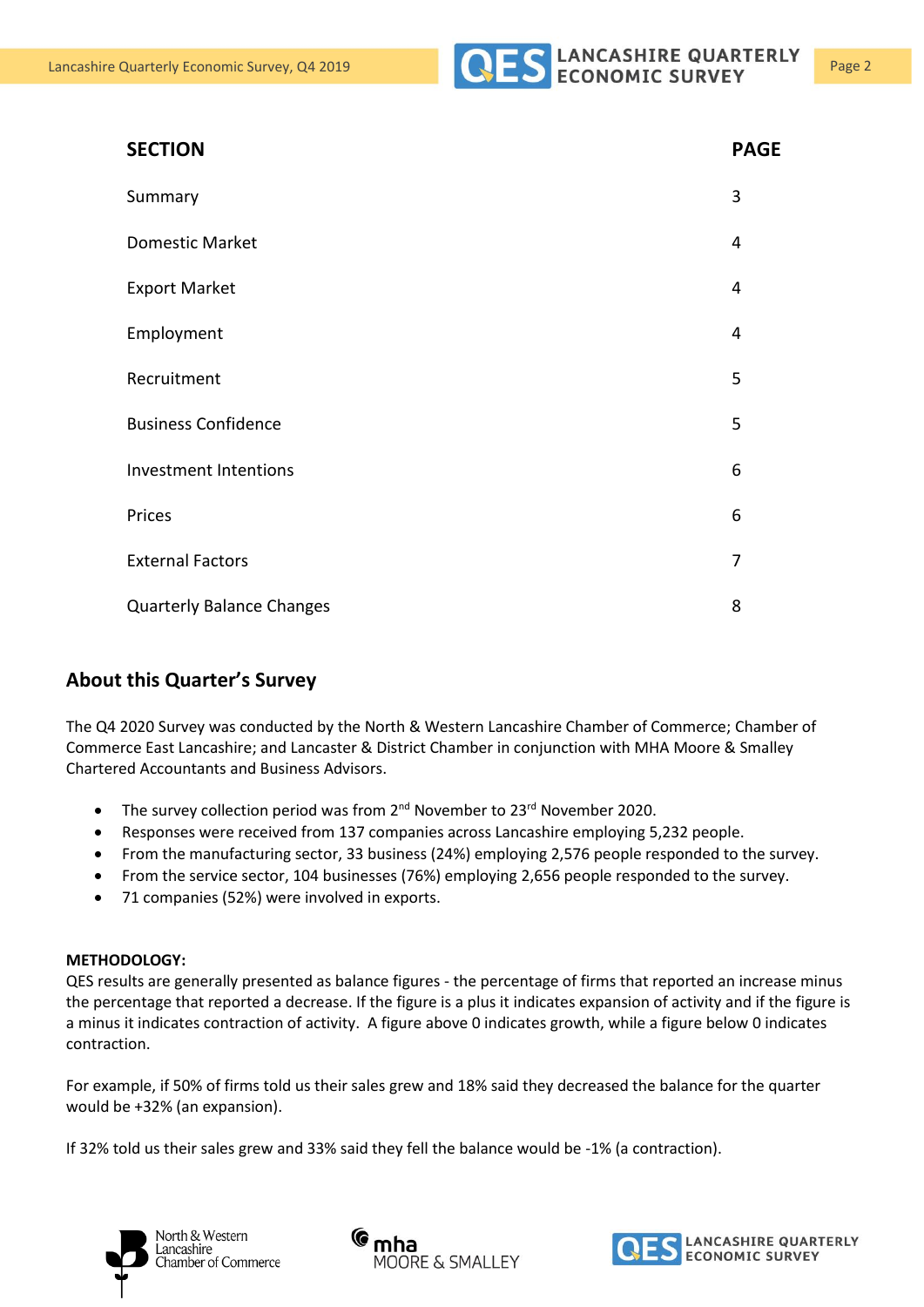

The Lancashire Chambers of Commerce Quarterly Economic Survey show a mixed picture as different sectors cope with the continued impact of restrictions brought about by the pandemic. The manufacturing sector has started to 'bounce back' following months of contraction, showing a return to growth in most metrics and a positive outlook for the next quarter to a year.

The service sector continues to struggle according to most metrics showing further contraction. Following a slowing of contraction in the third quarter, the imposition of entering Tier 3 restrictions and the second lockdown has resulted in a further contraction.

#### **Key findings in the Q4 2019 survey**

#### **Manufacturing sector:**

- The balance of firms reporting increased domestic sales increased from +13 to +25; with domestic orders balance growing by twenty-five points from 0 to +25.
- The balance of firms reporting increased export sales reversed the recent trend of stagnation and contraction, growing from -22 to +22. The same happened with the balance reporting improved export orders, strengthening from -23 to +31.
- The balance of firms reporting an increase in their workforce over the past three months in fell slightly from -5 to -6, however, the balance of employment expectations in the next 3 months increased from +10 to +15.
- Manufacturers who tried to recruit increased from 42% to 70% over the last 3 months. 91% of those businesses tried to recruit people in full-time positions. There was also an increase in those finding it difficult to recruit, from 43% to 52%. While 83% of those who had difficulties saying this was in Skilled Manual roles this figure has remained static. The growth in difficulty has been in Professional/Managerial and Clerical roles.
- The balance of firms reporting increased cashflow increased significantly from -17 to +9.
- The balances of manufacturers reporting planned increases in investment strengthened for both plant/machinery (+2) to  $+19$ ) and training  $(-12 \text{ to } +12)$ .
- 70% of manufacturers are currently suffering cost pressures due to raw materials, an increase of thirteen points from +57.

#### **Services sector:**

- The balance of firms reporting increased domestic sales went down from -23 to +48, while the balance reporting improved domestic orders worsened, from -25 to -43.
- The balance of firms reporting increased export sales fell, going up from -27 to -32. The balance reporting improved export orders also weakened, from -24 to -31.
- The balance of firms reporting an increase in their workforce over the past three months decreased, from -7 to -17. The forward-looking employment expectations balance also went down, from +4 to -8.
- The balance of firms reporting increased cashflow contracted further, down from -32 to -49.
- The balance of firms reporting increases in investment in equipment fell, from -28 to -42; while the balance in investment in training improved slightly though remains in a position of contraction; from -29 to -24
- The balance of firms expecting turnover to increase in the next 12 months decreased, from +8 to -11; confidence that profitability will improve over the next twelve months also decreased, from -2 to -14.





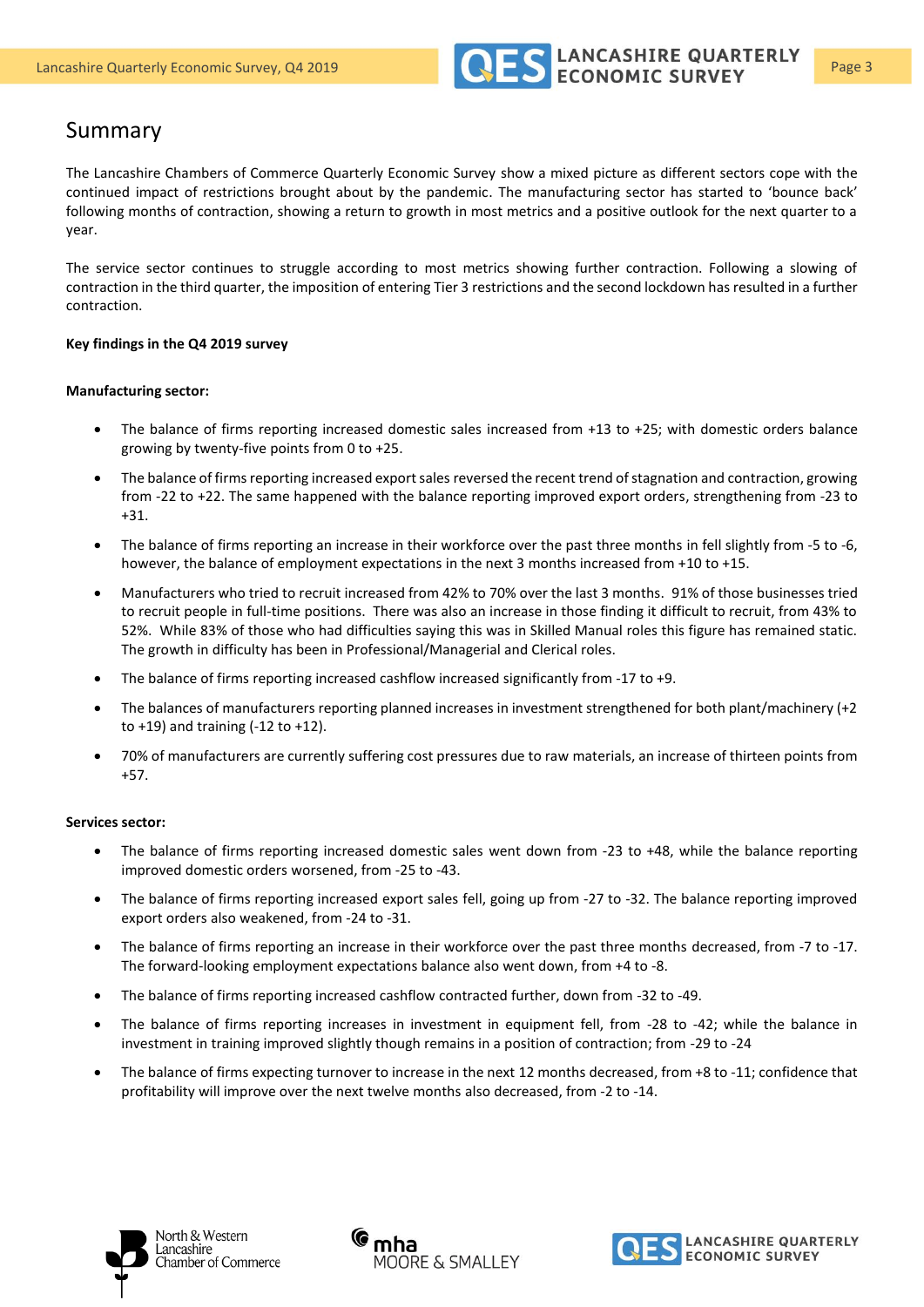

**+Positive number represents an expansion -Negative number represents a contraction**

## Domestic Market

In the manufacturing sector, the UK sales balance continued to recover following one of the biggest slumps seen in years in Q2, increasing by 12 points on the previous quarter (+25%, up from +13%). The UK advance manufacturing orders balance for the 3 months ahead is also recovering following the slump in Q2 and stagnation in Q3 (+25%, up from +0%).

In the service sector, following an improvement in Q3 has fallen again with the UK sales balance losing 25 points on the previous quarter (-48%, down from -43%).

The advance orders/bookings balance decreased by 18 points (-43%, down from -25%).

# Export Market

In manufacturing, the export sales balance was up 44 points (+22%, up from -22%) which is the first quarter of growth in 2020 following 3 quarters of contraction. The advance export orders balance also moved out of a position of contraction, strengthening by 54 points on the previous quarter (+31%, up from -23%).

The services export sales balance weakened after a small recovery in the previous quarter, down 5 points (-32%, down from -27%); whilst the services export orders balance was down by 7 points (-31%, down from -24%). This is the fourth consecutive quarter of contraction in both export sales and orders for the service sector.

## Employment

In manufacturing, the net balance of companies reporting that their workforce had increased over the past three months was down 1 point this quarter (-6%, down from -5%), however the employment expectations balance for the three months ahead increased by 5 points (+15%, up from +10%).

In services, the balance of firms reporting an increase in their workforce over the past three months also weakened, dropping 10 points on the previous quarter (-17%, down from +7%). The forward-looking employment expectations returned to contraction after a positive outlook in the last quarter, losing 12 points (-8%, down from +4%).









North & Western Lancashire Chamber of Commerce



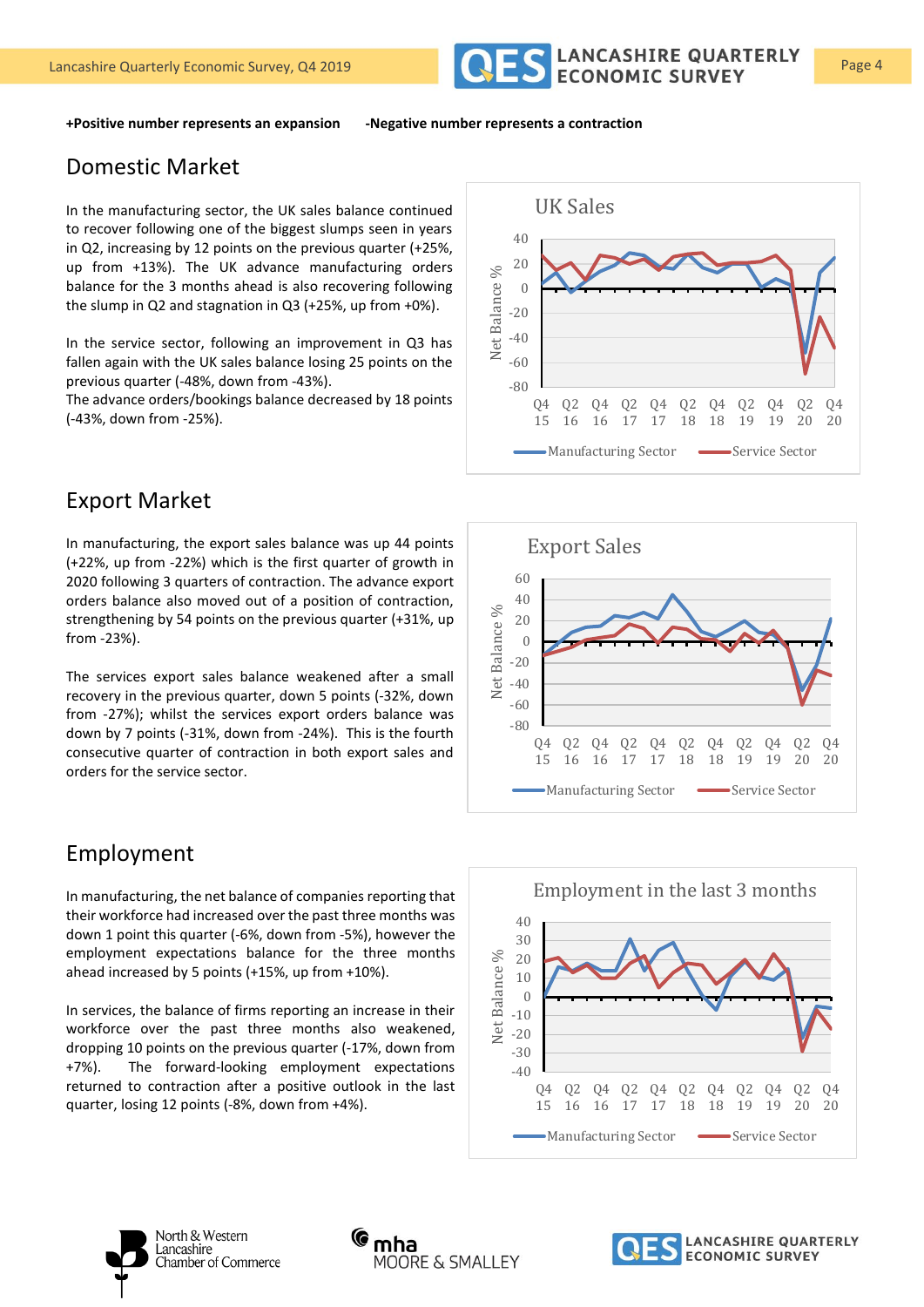

## Recruitment

Both sectors reported growth in the percentage of firms looking to recruit over the last 3 months, building on the recovery seen in the last quarter following the lows of Q2. Manufacturing reported a growth of 28% to a new high of 70%. Despite a growth of 1%, the service sector is still recruiting to lower levels than usual.

Of all firms attempting to recruit, 47% were seeking to fill permanent vacancies (up 16%), with 25% looking to take on temporary workers (up 3%). 74% of firms attempted to recruit for full-time positions (down 7%), whilst 28% were looking to fill part-time roles (up 1%).

40% of firms attempting to recruit said they experienced difficulties finding suitable staff (up 1%).



## Business confidence



There is a stark difference between the two sectors when looking at measures of confidence. The picture for manufacturing is increasingly optimistic while the opposite is true of the service sector.

The net balance of manufacturing companies expecting turnover to improve in the coming year strengthened by 24 points (+37%, up from +13%). The manufacturing profitability balance was up 13 points (+19%, up from +6%).

After an upturn in the previous quarter in the services sector, the net balance of firms expecting turnover to improve over the next 12 months declined by 19 points (-11%, down from +8%); whilst the services profitability balance was down 12 points on the previous quarter (-14%, down from -2%).

After a large increase in Q3 in the percentage of manufacturing firms operating at full capacity, Q4 saw a slight drop of 2 points (42%, down from 44%); this is still well above the numbers we have historically seen. The percentage of service businesses reporting they were working at full capacity dropped by 5 points (21%, down from 26%); this remains at levels lower than have been seen since 2011/12.

More manufacturing companies have seen their cashflow improve than have seen it get worse over the last 3 months; this is after two quarters where the opposite was true. The manufacturing cashflow balance increased significantly by 26 points (+9%, up from -17%). The balance of services firms reporting that their cashflow improved over the past three months weakened by 17 points (-49%, down from -32%); the cashflow balance has not been above 0% throughout 2020.





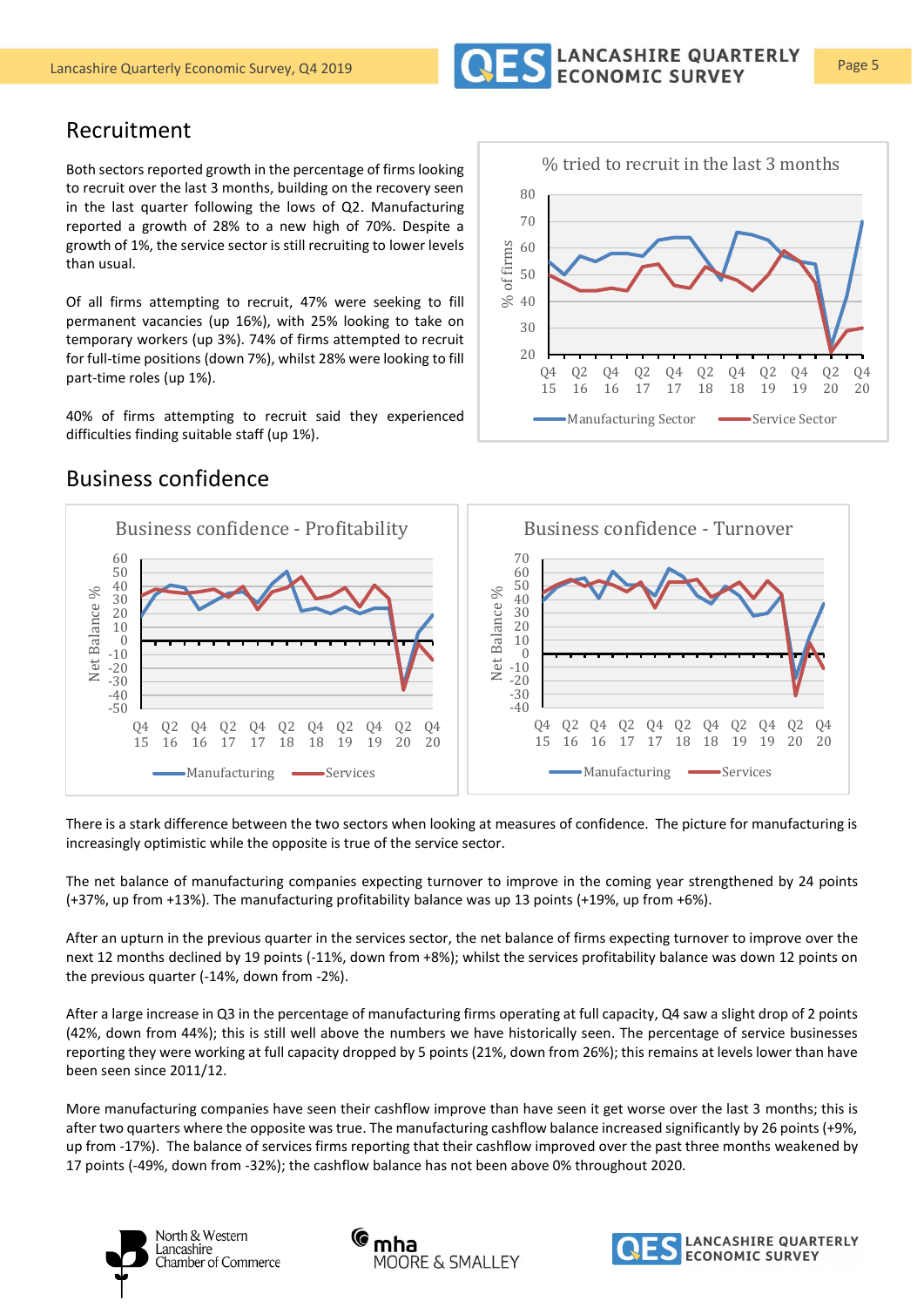

## Investment intentions



In manufacturing, the capital investment balance continued recovering from a loss in Q2 with a 17-point gain (+19%, up from +2%). The training investment recovered from a negative position 24 points (+12%, up from -12%).

For services businesses, the capital investment balance was down 14 points (-42%, down from -28%), whilst the training investment balance increased 5 points but remains in a position of contraction (-24%, up from -29%).

### Prices



In manufacturing, the percentage balance of firms expecting their prices to rise reduced by 2 points (+19%, down from +21%). In the services sector, the percentage balance of firms expecting their prices to increase in the next three months fell below 0 for the first time n records going back over 9 years, a drop of 18 points on the previous quarter (-5%, down from +13%). This shows that more firms expect prices to reduce over the next year than to go up.

In terms of factors affecting the price of goods and services, 70% of manufacturers said raw material costs were a factor behind the need to raise prices although that pressure which is a considerable rise on the previous quarter (up 13 points from 57%). The pressure from other overhead costs pay settlement increased by 9 points (24%, up from 15%). However, pressure from financial costs eased by 8 points (12%, down from 20%).

Other overhead costs remained the biggest pressure in prices for service sector firms and this increased by 3 points (37%, up from 32%). Other factors saw an easing of pressure with the largest change being in pay settlements which reduced by 6 points (+10%, down from 16%).





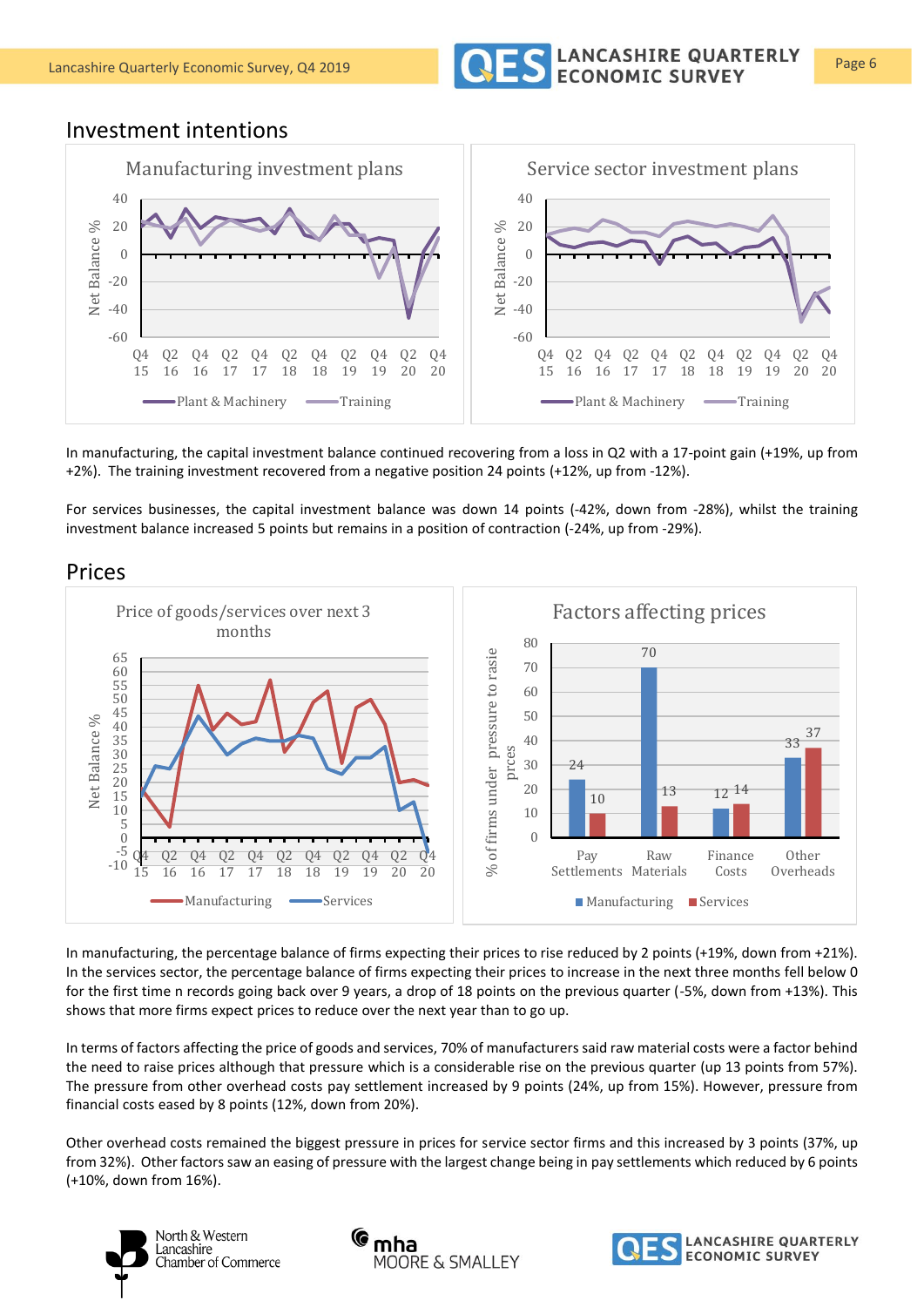Lancashire Quarterly Economic Survey, Q4 2019 **Page 7** COLOR CONOMIC SURVEY Page 7



While still the biggest concern for manufacturing firms remains to be **exchange rates** the level of concern has decreased (**42%**, down from 45%). **Competition** has become the second largest concern (**37%**, no change). Concerns about **inflation** reduced (**24%**, down from 37%) as with **corporate taxation** (**24%**, down from 33%). **Business rates c**oncerns sees no change (**12%**) and there's only a small change with **interest rates** concerns (**6%**, up from 3%).

### Q4 19 Q1 20 Q2 20 Q3 20 Q4 20 **% ■ Interest Rates ■ Exchange Rates ■ Business Rates ■ Inflation ■ Competition ■ Corporate Taxation**

Business Concerns (external factors) – Services

The service sector reported only small changes in all external areas of concern in Q4. **Competition** was again cited as the biggest concern for firms in the service sector (**37%**, down from 32%); followed by **corporate taxation** (**31%**, no change); **inflation** (**18%**, down from 23%); **business rates**(**18%**, no change); **interest rates**(**11%**, down from 15%); and **exchange rates**(**10%**, no change).





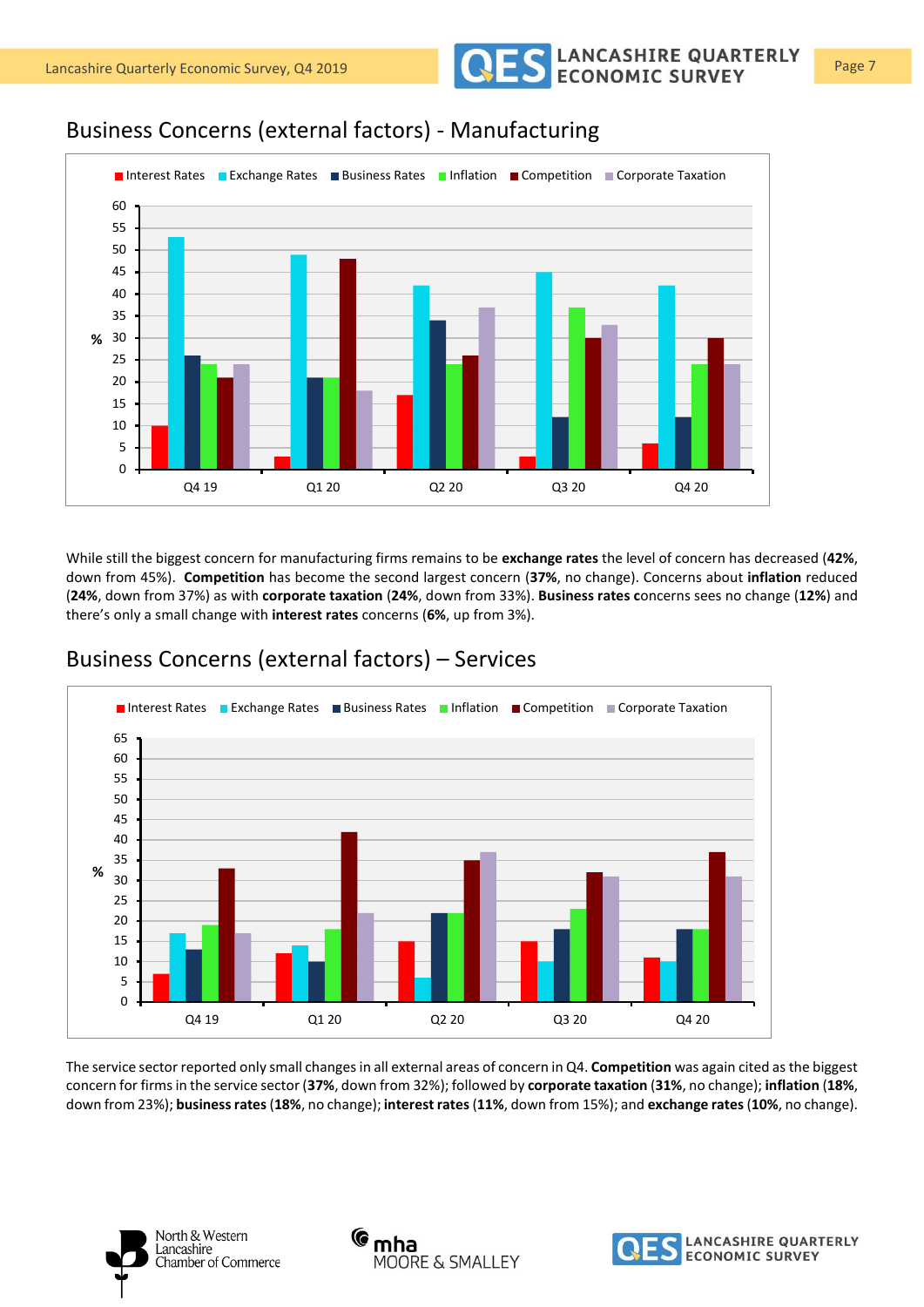

### BALANCE CHANGES **Quarterly Change**

|                                         | <b>Manufacturing</b> |                 | <b>Services</b> |                | <b>Manufacturing</b> | <b>Services</b> |
|-----------------------------------------|----------------------|-----------------|-----------------|----------------|----------------------|-----------------|
|                                         | Q <sub>3</sub>       | Q4              | Q <sub>3</sub>  | Q <sub>4</sub> |                      |                 |
|                                         | 2020                 | 2020            | 2020            | 2020           | Q4 2020              | Q4 2020         |
| <b>Domestic Sales</b>                   | 13                   | 25              | $-23$           | $-48$          | 12                   | $-25$           |
| <b>Domestic Orders</b>                  | $\mathbf 0$          | 25              | $-25$           | $-43$          | 25                   | $-18$           |
| <b>Export Sales</b>                     | $-22$                | 22              | $-27$           | $-32$          | 44                   | $-5$            |
| <b>Export Orders</b>                    | $-23$                | 31              | $-24$           | $-31$          | 54                   | $-7$            |
| <b>Employment last 3 months</b>         | $-5$                 | $-6$            | $-7$            | $-17$          | $-1$                 | $-10$           |
| Employment next 3 months                | 10                   | 15              | $\overline{4}$  | $-8$           | 5                    | $-12$           |
| % Tried to recruit                      | 42                   | 70              | 29              | 30             | 28                   | $\mathbf{1}$    |
| % Part-time                             | 12                   | 17              | 36              | 37             | 5                    | $\mathbf{1}$    |
| % Full-time                             | 80                   | 91              | 82              | 60             | 11                   | $-22$           |
| % Temporary                             | 20                   | 30              | 24              | 20             | 10                   | $-4$            |
| % Permanent                             | 40                   | 39              | 24              | 53             | $-1$                 | 29              |
| % Recruitment difficulties              | 43                   | 52              | 37              | 32             | 9                    | $-5$            |
| % Skilled manual                        | 83                   | 83              | 67              | 55             | 0                    | $-12$           |
| % Professional/Managerial               | 42                   | 50              | 80              | 73             | 8                    | $-7$            |
| % Clerical                              | 8                    | 25              | 13              | 27             | 17                   | 14              |
| % Semi and unskilled                    | 83                   | 75              | 33              | 9              | -8                   | $-24$           |
| Cashflow                                | $-17$                | 9               | $-32$           | $-49$          | 26                   | $-17$           |
| Investment - plant/machinery            | $\overline{2}$       | 19              | $-28$           | $-42$          | 17                   | $-14$           |
| Investment - training                   | $-12$                | 12              | $-29$           | $-24$          | 24                   | 5               |
| Confidence - turnover                   | 13                   | 37              | 8               | $-11$          | 24                   | $-19$           |
| Confidence - profitability              | 6                    | 19              | $-2$            | $-14$          | 13                   | $-12$           |
| % Full capacity                         | 44                   | 42              | 26              | 21             | $-2$                 | -5              |
| Prices                                  | 21                   | 19              | 13              | $-5$           | $-2$                 | $-18$           |
| % Pay Settlements                       | 15                   | 24              | 16              | 10             | 9                    | -6              |
| % Raw materials                         | 57                   | 70              | 16              | 13             | 13                   | $-3$            |
| % Financial costs                       | 20                   | 12              | 19              | 14             | -8                   | $-5$            |
| % Other overheads                       | 30                   | 33              | 32              | 37             | 3                    | 5               |
| <b>External Factors of more concern</b> |                      |                 |                 |                |                      |                 |
| than 3 months ago                       |                      |                 |                 |                |                      |                 |
| % Interest rates                        | 3                    | $6\phantom{1}6$ | 15              | 11             | 3                    | -4              |
| % Exchange rates                        | 45                   | 42              | 10              | 10             | -3                   | $\mathbf 0$     |
| % Business rates                        | 12                   | 12              | 18              | 18             | 0                    | $\mathbf 0$     |
| % Inflation                             | 37                   | 24              | 23              | 18             | $-13$                | $-5$            |
| % Competition                           | 30                   | 30              | 32              | 37             | $\Omega$             | 5               |
| $%$ Tax                                 | 33                   | 24              | 31              | 31             | -9                   | $\mathbf 0$     |